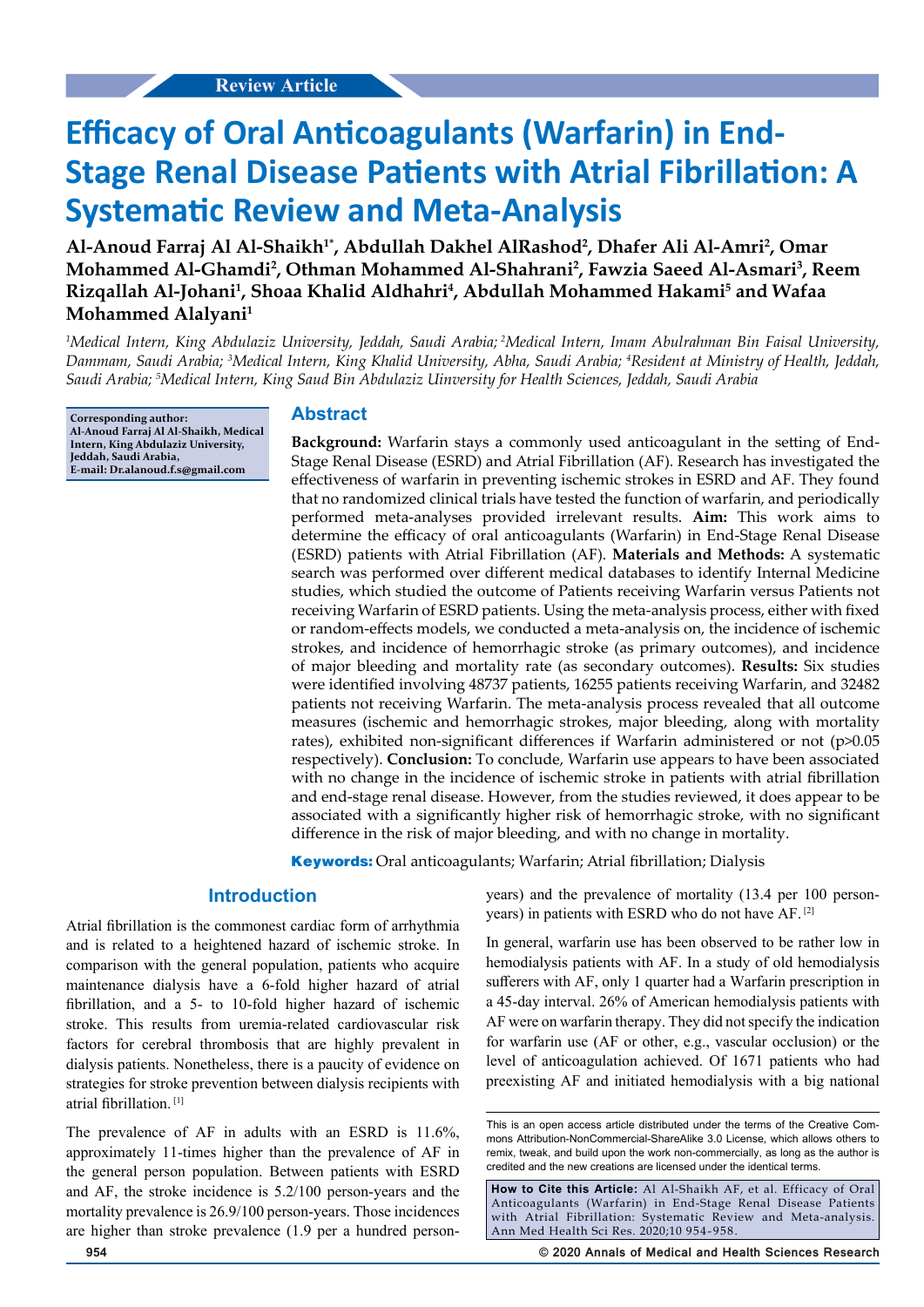dialysis provider 45% had been reported to have acquired warfarin at dialysis initiation. [3]

Warfarin stays a commonly used anticoagulant in the setting of ESRD. Research has investigated the effectiveness of warfarin in preventing ischemic strokes in ESRD and AF. They found that no randomized clinical trials have tested the function of warfarin in ESRD and AF, and periodically performed metaanalyses provided irrelevant results. This inconsistency has even prevailed in the recommendations from various societies. where the American coronary heart association/American College of Cardiology guideline recommends anticoagulation in patients with ESRD and AF, the European Cardiovascular Society guideline emphasizes the lack of proof for such a recommendation, and the Kidney disease: improving worldwide Outcomes guideline recommends against the usage of warfarin in such conditions. [4] This work aims to determine the efficacy of oral anticoagulants (Warfarin) in End-Stage Renal Disease (ESRD) patients with Atrial Fibrillation (AF).

# **Literature Review**

Our review came following the (PRISMA) statement guidelines. [5]

## **Study eligibility**

The included studies should be in English, a journal published article, and a human study describing ESRD patients with AF patients. The excluded studies were non-English, or animal studies or describing ESRD patients, without AF, or not on dialysis program.

#### **Study identification**

Basic searching was done over the PubMed, Cochrane library, and Google scholar using the following keywords: Oral Anticoagulants, Warfarin, Atrial Fibrillation, and Dialysis.

#### **Data extraction and synthesis**

RCTs, clinical trials, and comparative studies, which studied

the outcome of Patients receiving Warfarin versus Patients not receiving Warfarin of ESRD patients with AF patients, will be reviewed. Outcome measures included the incidence of ischemic strokes, and the incidence of hemorrhagic stroke (as primary outcomes), and the incidence of major bleeding and mortality rate (as secondary outcomes).

#### **Study selection**

We found 244 records, 195 excluded based on title and abstract review; 49 articles are searched for eligibility by full-text review; 13 articles cannot be accessed; 10 studies were reviews and case reports; 11 were not describing our outcomes; the desired anticoagulant not administered in 9 studies leaving 6 studies that met all inclusion criteria.

#### **Statistical methodology**

The pooling of data, odds ratios (ORs), with 95% confidence intervals (CI) were done, using MedCalc ver. 18.11.3 (MedCalc, Belgium). According to heterogeneity across trials using the I2 statistics; a fixed-effects model or random-effects model were used in the meta-analysis process.

# **Results**

The included studies published between 2011 and 2020. Regarding the type of included studies, all 6 studies were retrospective [Table 1]. Regarding patients' characteristics, the total number of patients in all the included studies was 48737 patients, 16255 patients receiving Warfarin and 32482 patients not receiving Warfarin, while their average follow-up time was (2.8 years), and mean age of all patients was (69.6 years) [Table 1]. [6-11]

A meta-analysis study was done on 6 studies that described and compared the 2 different groups of patients: with an overall number of patients (N=48737) [Table 2].  $[6-11]$ 

| Table 1: Patients and study characteristics. |                               |                           |       |                                                 |                                                     |                        |                                   |  |  |  |  |
|----------------------------------------------|-------------------------------|---------------------------|-------|-------------------------------------------------|-----------------------------------------------------|------------------------|-----------------------------------|--|--|--|--|
|                                              |                               | <b>Number of patients</b> |       |                                                 |                                                     |                        |                                   |  |  |  |  |
| N                                            | Author                        | Type of study             | Total | <b>Patients</b><br>receiving<br><b>Warfarin</b> | <b>Patients not</b><br>receiving<br><b>Warfarin</b> | Age (average<br>years) | Follow-up time<br>(average years) |  |  |  |  |
|                                              | Winkelmayer et al. [6]        | Retrospective             | 2313  | 249                                             | 2064                                                | 69                     | 1.76                              |  |  |  |  |
| 2                                            | Shen et al. [7]               | Retrospective             | 12284 | 1838                                            | 10446                                               | 61                     | ۰                                 |  |  |  |  |
| 3                                            | Kai et al. [8]                | Retrospective             | 4286  | 989                                             | 3297                                                | 68                     | 2.1                               |  |  |  |  |
| 4                                            | Lee et al. $[9]$              | Retrospective             | 2356  | 589                                             | 1767                                                | 70                     | 2                                 |  |  |  |  |
| 5                                            | Tan et al. [10]               | Retrospective             | 5765  | 1651                                            | 4114                                                | 74                     | 5                                 |  |  |  |  |
| 6                                            | Makani et al. <sup>[11]</sup> | Retrospective             | 21733 | 10939                                           | 10794                                               | 75.5                   | 3.4                               |  |  |  |  |

| Table 2: Summary of outcome measures in all studies. |                        |                         |         |                    |                          |                           |         |                  |         |  |  |  |  |
|------------------------------------------------------|------------------------|-------------------------|---------|--------------------|--------------------------|---------------------------|---------|------------------|---------|--|--|--|--|
|                                                      | <b>Author</b>          | <b>Primary outcomes</b> |         |                    |                          | <b>Secondary outcomes</b> |         |                  |         |  |  |  |  |
| N                                                    |                        | <b>Ischemic stroke</b>  |         | Hemorrhagic stroke |                          | <b>Major bleeding</b>     |         | <b>Mortality</b> |         |  |  |  |  |
|                                                      |                        | Warfarin                | Control | Warfarin           | Control                  | Warfarin                  | Control | Warfarin         | Control |  |  |  |  |
|                                                      | Winkelmayer et al. [6] | 29                      | 135     | 11                 | 46                       | 48                        | 215     | 181              | 750     |  |  |  |  |
|                                                      | Shen et al. $[7]$      | 62                      | 501     | 29                 | 188                      | 153                       | 888     | 831              | 4596    |  |  |  |  |
| 3                                                    | Kai et al. [8]         | 67                      | 304     | 2                  | 45                       | 126                       | 368     | 495              | 1813    |  |  |  |  |
| 4                                                    | Lee et al. $[9]$       | 48                      | 51      | 6                  | 35                       | $\overline{\phantom{0}}$  | -       | 340              | 1050    |  |  |  |  |
| 5                                                    | Tan et al. [10]        | 93                      | 644     | -                  | $\overline{\phantom{0}}$ | 407                       | 1559    | 476              | 3349    |  |  |  |  |
| 6                                                    | Makani et al. [11]     | 1640                    | 1720    | 98                 | 78                       | 1295                      | 1512    | 613              | 133     |  |  |  |  |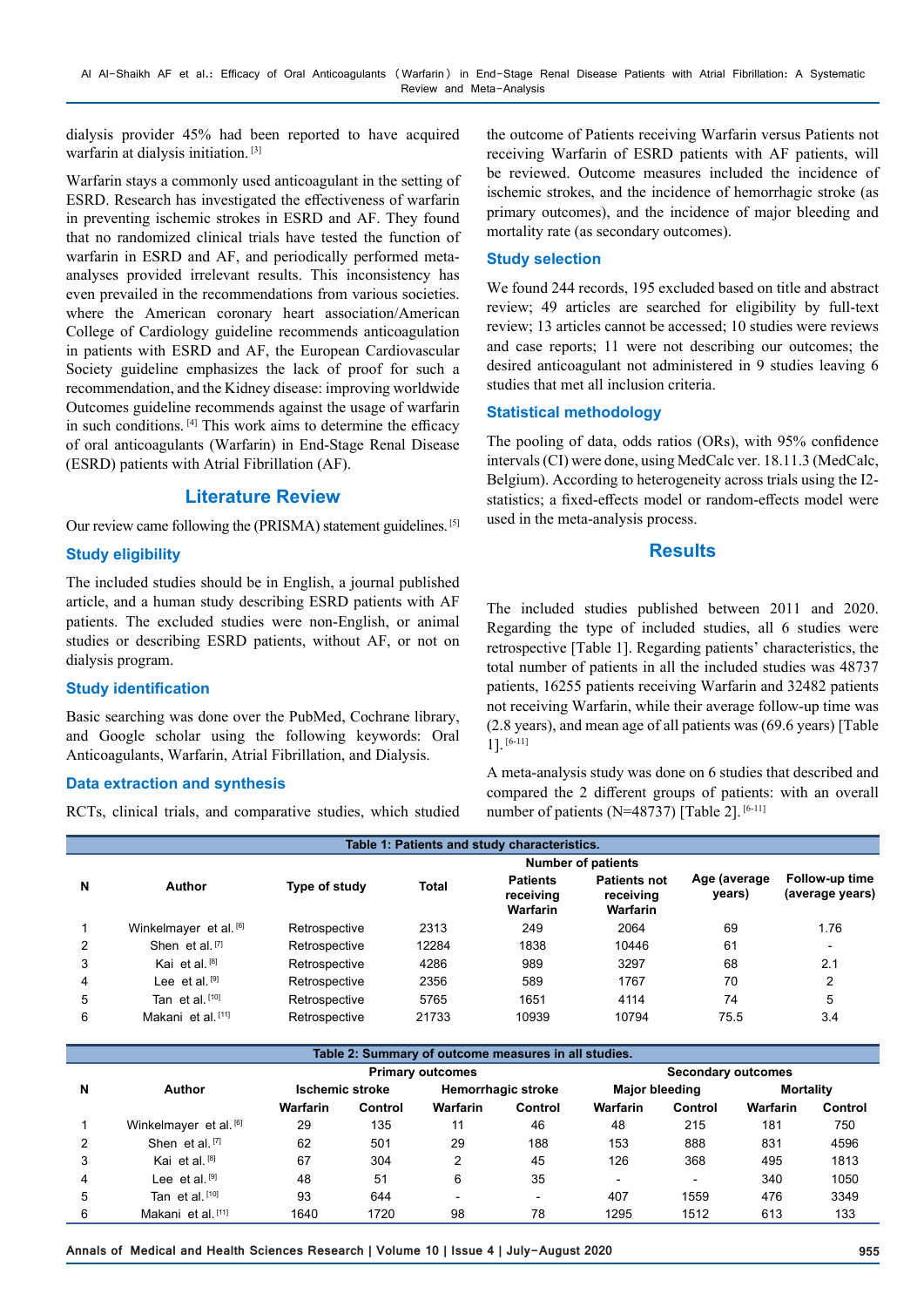Each outcome was measured by:

### **• Odds Ratio (OR) for:**

- a) Incidence of ischemic strokes.
- b) Incidence of hemorrhagic strokes.
- c) Incidence of major bleeding.
- d) Mortality rate.

Concerning the primary outcome measures, we found 6 studies reported the incidence of ischemic strokes with a total number of patients (N=48737). I2 (inconsistency) was 96% with highly significant Q test for heterogeneity (p<0.0001), so randomeffects model was carried out; with overall OR=0.94 (95% CI 0.588 to 1.527).

Using the random-effects model, the meta-analysis process revealed a non-significant difference in the incidence of ischemic strokes in Patients receiving Warfarin compared to Patients not receiving Warfarin (p=0.825) [Figure 1]. We found 5 studies reported the incidence of hemorrhagic strokes with a total number of patients (N=42972).

I2 (inconsistency) was 75% with highly significant Q test for heterogeneity (p=0.0025), so random-effects model was carried out; with overall OR=0.88 (95% CI 0.522 to 1.493). Using the random-effects model, the meta-analysis process revealed a non-significant difference in the incidence of hemorrhagic strokes in Patients receiving Warfarin compared to Patients not receiving Warfarin (p=0.642) [Figure 2].

Concerning the secondary outcome measures, we found 5 studies reported the incidence of major bleeding with a total

number of patients (N=46381). I2 (inconsistency) was 95% with highly significant Q test for heterogeneity (p<0.0001), so random-effects model was carried out; with overall OR=0.97 (95% CI 0.712 to 1.340). Using the random-effects model, the meta-analysis process revealed a non-significant difference in the incidence of major bleeding in Patients receiving Warfarin compared to Patients not receiving Warfarin (p=0.886) [Figure 3].

We found 6 studies reported mortality rates with a total number of patients (N=48737). I2 (inconsistency) was 99.6% with highly significant Q test for heterogeneity ( $p<0.0001$ ), so random-effects model was carried out; with overall OR=1.08 (95% CI 0.361 to 3.256). Using the random-effects model, the meta-analysis process revealed a non-significant difference in mortality rate in Patients receiving Warfarin compared to Patients not receiving Warfarin (p=0.886) [Figure 4].

# **Discussion**

This work aims to determine the efficacy of oral anticoagulants (Warfarin) in End-Stage Renal Disease (ESRD) patients with Atrial Fibrillation (AF). The included studies published between 2011 and 2020. Regarding the type of included studies, all 6 studies were retrospective. Regarding patients' characteristics, the total number of patients in all the included studies was 48737 patients, 16255 patients receiving Warfarin, and 32482 patients not receiving Warfarin, while their average follow-up time was (2.8 years), and mean age of all patients was (69.6 years). A meta-analysis study was done on 6 studies that described and compared the 2 different groups of patients: with an overall number of patients (N=48737). Concerning the primary outcome measures, we found 6 studies reported the



**Figure 1:** Forest plot for (Ischemic stroke incidence).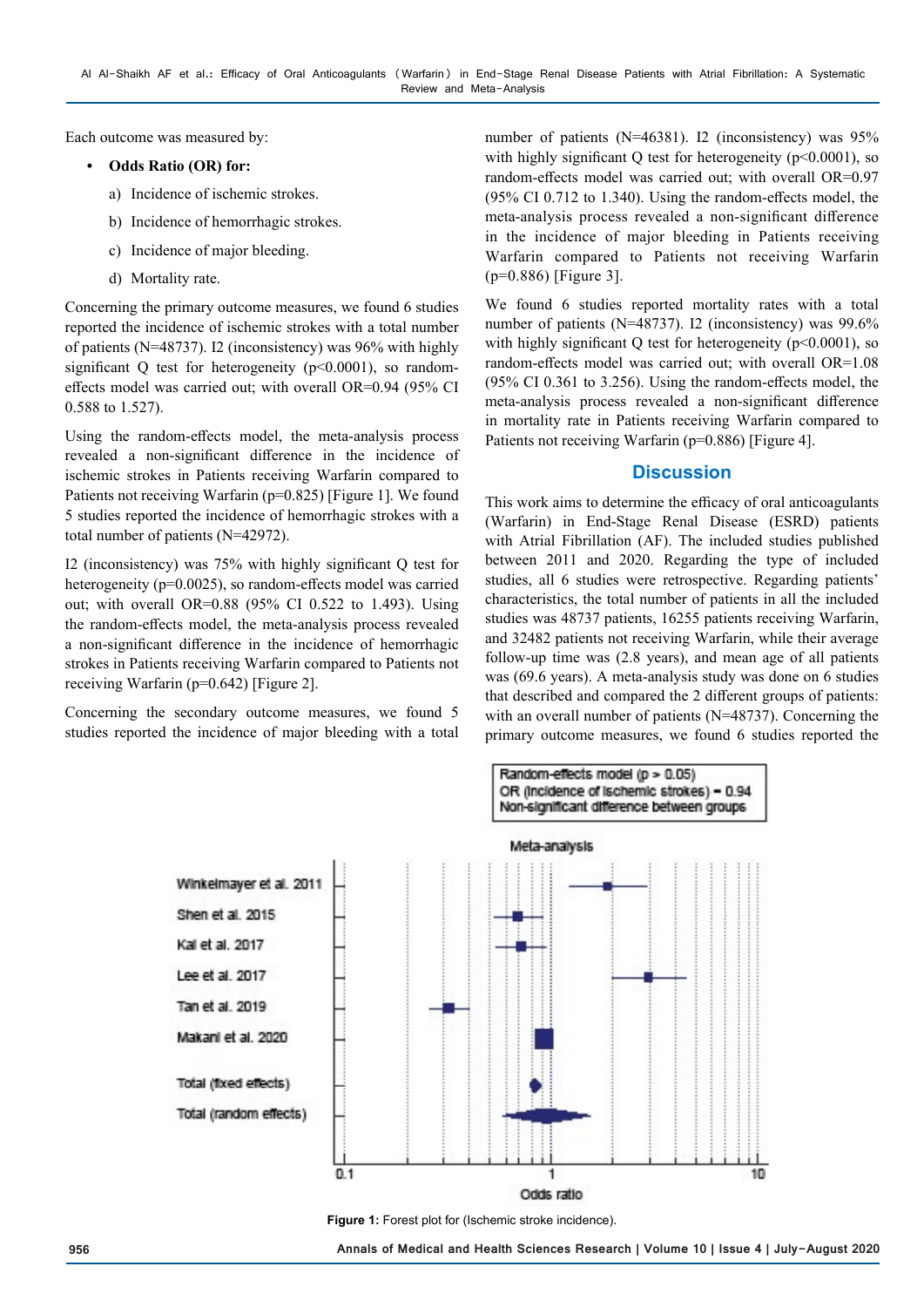

**Figure 2:** Forest plot demonstrating (Haemorrhagic stroke incidence).



**Figure 3:** Forest plot for (Major bleeding incidence).

incidence of ischemic strokes with a total number of patients (N=48737).

The meta-analysis process revealed a non-significant difference in the incidence of ischemic strokes in patients receiving Warfarin compared to patients not receiving Warfarin (p=0.825). We found 5 studies reported the incidence of hemorrhagic strokes

with a total number of patients (N=42972). The meta-analysis process revealed a non-significant difference in the incidence of hemorrhagic strokes in Patients receiving Warfarin compared to Patients not receiving Warfarin (p=0.642), which came in agreement with Harel et al. [1] Randhawa et al. [4] Belley-Cote and Eikelboom<sup>[12]</sup> and Sarratt, Nesbit, and Moye.<sup>[13]</sup>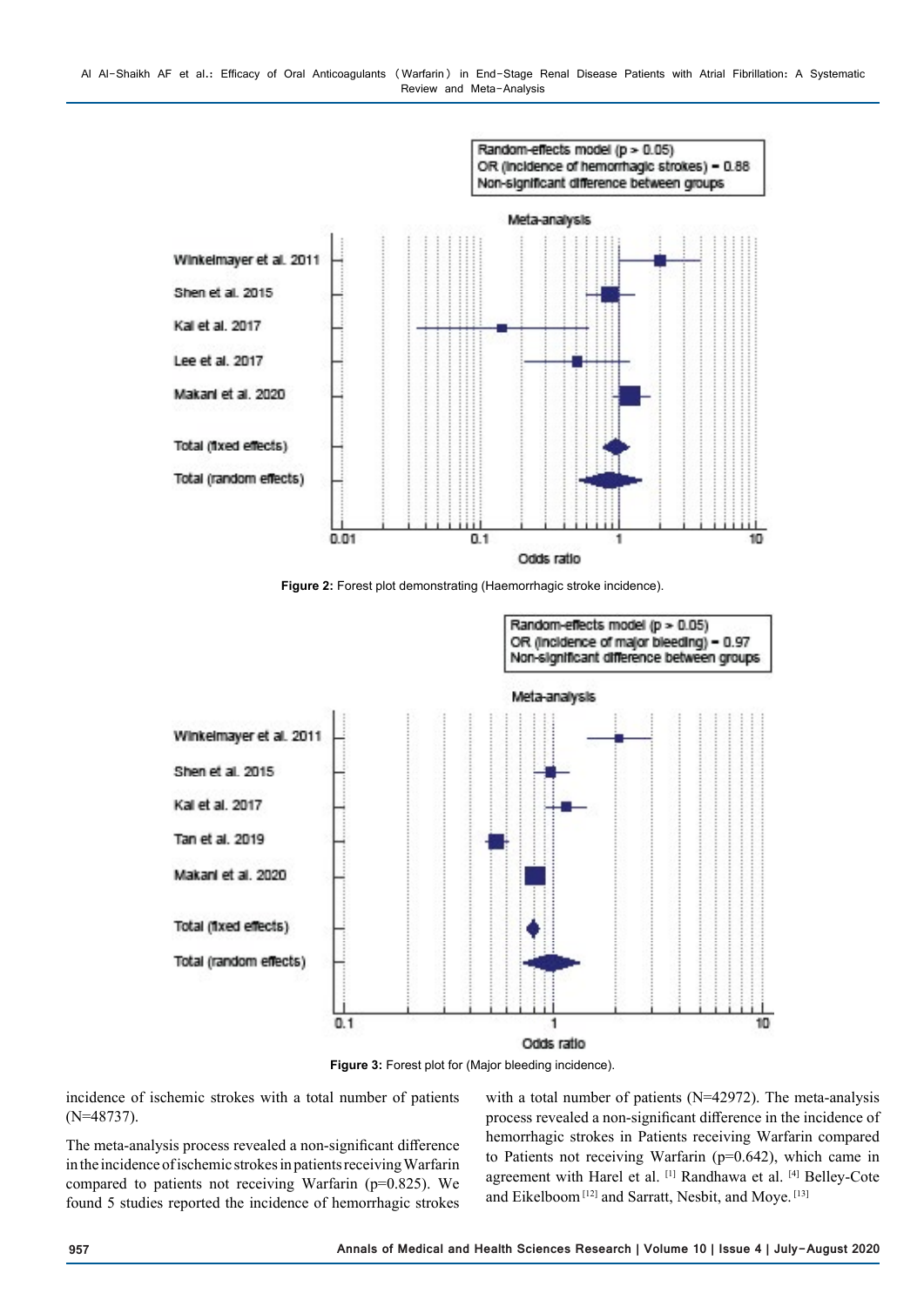



Harel et al. reported that all research (n=20,398 members) mentioned at the outcome of ischemic stroke or systemic thromboembolism. Warfarin was not associated with ischemic stroke or thromboembolism (HR, 0.77). In four research comprised of 15,726 members, hemorrhagic stroke/intracranial hemorrhage was not associated with warfarin (HR, 1.93). In the three studies (n=14,693) that mentioned the outcome of gastrointestinal bleeding, warfarin was not associated with a higher risk of gastrointestinal bleeding. [1]

Randhawa et al. reported that (22%) of patients were taking warfarin, with a mean (SD) follow-up period of 2.6 (1.4) years. Warfarin use was related to no great alternate for the hazard of ischemic stroke (HR, 0.96), with a significantly higher hazard of hemorrhagic stroke (HR, 1.49), with no significant difference in the hazard of major bleeding (HR, 1.20). [4] Belley-Cote and Eikelboom reported that, the outcomes of an up to date metaanalysis of 15 observational research reporting the outcomes of 47 480 patients with atrial fibrillation (AF) and end-level renal disorder (ESRD) according to whether or not or not they have been treated with warfarin. Patients treated with warfarin (10 445 [22.0%]), compared with those not treated with warfarin, had similar rates of ischemic stroke (7.7% *vs.* 7.1%; risk ratio [HR], 0.96), major bleeding (16.1% *vs.* 15%; HR, 1.20).<sup>[12]</sup>

Sarratt, Nesbit, and Moye reported that a total of 160 patients (warfarin group,  $n=120$ ; apixaban group,  $n=40$ ). There have been 7 major bleeding events in the warfarin group in comparison with 0 in the apixaban group ( $p=0.34$ ). There had been similar rates of clinically relevant non major bleeding activities (12.5% *vs.* 5.8%, p=0.17) and minor bleeding (2.5% *vs.* 2.5%, p=0.74) events in patients receiving apixaban and warfarin. [13]

Our result came in disagreement with Pilote. [14] Pilote conducted a study on 1,626 dialysis patients and 204,210 non-dialysis patients. Amongst dialysis patients, 46% had been prescribed warfarin. Between dialysis patients, warfarin users had more congestive coronary heart failure and diabetes however much less prior bleeding event as compared to controls. Warfarin use was not associated with a decrease hazard for stroke (HR: 1.14) but became associated with a 44% higher risk for bleeding (HR: 1.44) after adjusting for potential confounders.  $[14]$ 

Concerning the secondary outcome measures, we found 5 studies reported the incidence of major bleeding with a total number of patients (N=46381). The meta-analysis process revealed a non-significant difference in mortality rate in Patients receiving Warfarin compared to Patients not receiving Warfarin (p=0.886), which came in agreement with Belley-Cote and Eikelboom, [12] Randhawa et al. [4] Wang et al. [15] Winkelmayer et al. [6] and Harel et al. [1] Belley-Cote and Eikelboom reported that they believe that the net harm should discourage the warfarin use. Different sobering findings revealed that patients with ESRD have a high rates of major bleeding (about 15%), which, even in the absence of warfarin therapy, had been double those of ischemic stroke, and mortality rates of 40% to 50%. [12]

Randhawa et al. 2020 reported that, among 29623 patients, 6090 patients (20.6%) who received Warfarin. The mortality rate was 43.4% for warfarin users and 52.5% for warfarin nonusers, with an overall HR of 0.95. This recommends that overall mortality does not appear to be associated with anticoagulation for those patients. [4]

Wang et al. reported that there have been 141 out of 774 (18.2%) dialysis patients with AF followed-up for  $4.4 \pm 2.5$  years, and